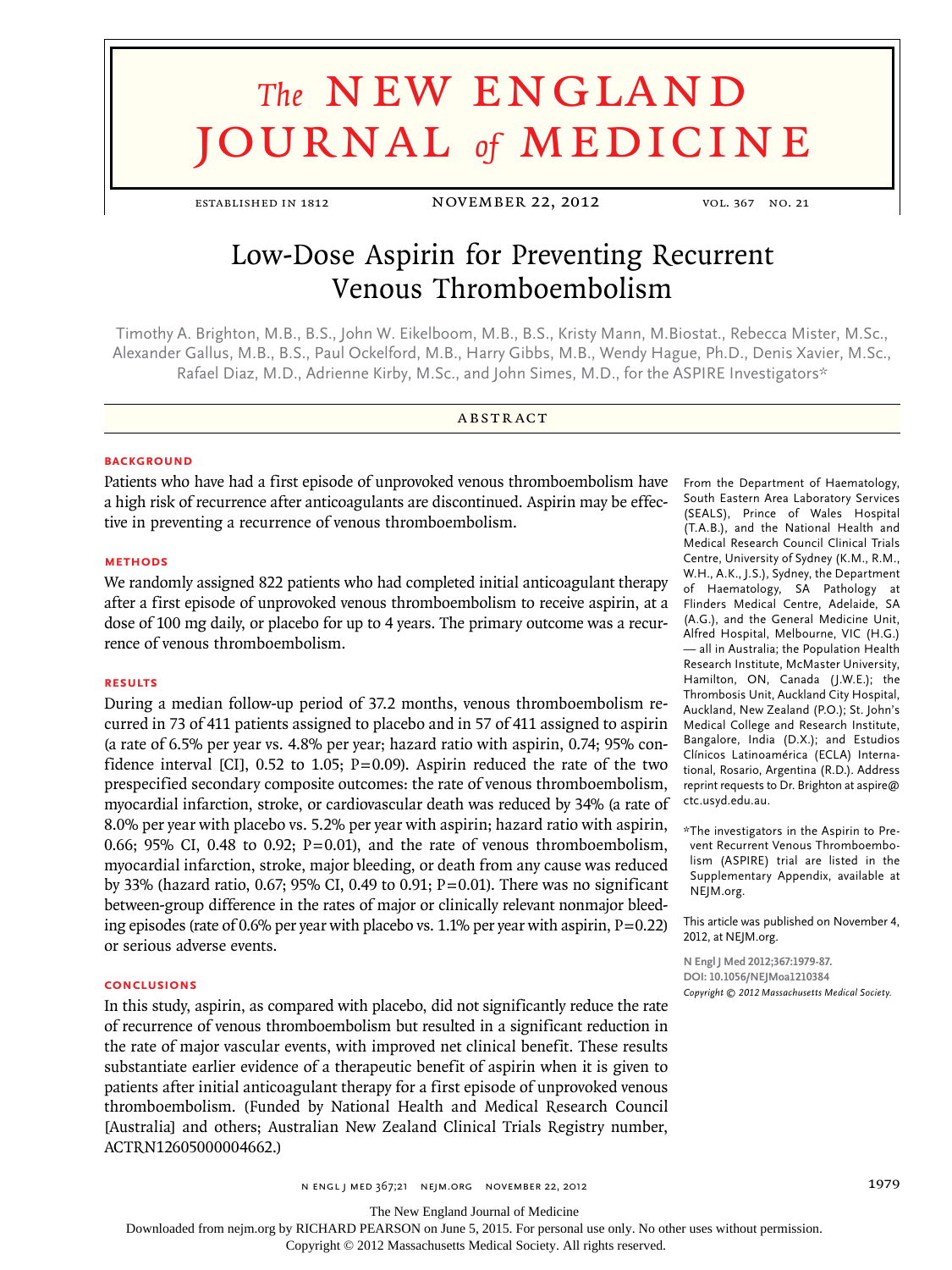**EXECUTE STATE SAMPLE THERAPY STATE SOFTLANT STATE SOFTLANT AT A SUPPOSE AND A FIRST EPISODE AND STATE AT A LONG-THE SAMPLE THE SAMPLE THE SAMPLE THE SAMPLE THE SAMPLE THE SAMPLE THE SAMPLE THE SAMPLE THE SAMPLE THE SAMPLE** atients who have had a first episode of unprovoked venous thromboembolism are at high risk for recurrence after anticoagument with a vitamin K antagonist is very effective in preventing a recurrence of venous thromboembolism while treatment continues<sup>5</sup> but has not been shown to improve survival, is associated with a substantially increased risk of bleeding, and is inconvenient for patients.6-10 Consequently, many patients who have had a first episode of unprovoked venous thromboembolism discontinue anticoagulant therapy after 3 to 6 months despite recommendations to prolong therapy.<sup>5</sup>

Low-dose aspirin is a simple, inexpensive, and widely available treatment that is effective for the prevention of arterial vascular events and for the primary prevention of venous thromboembolism in high-risk surgical patients.<sup>11-13</sup> Aspirin may also be effective in preventing a recurrence of venous thromboembolism after a first event.<sup>14</sup> The objective of our study was to evaluate the efficacy of low-dose aspirin, as compared with placebo, in preventing a recurrence of venous thromboembolism in patients who had completed initial anticoagulation with warfarin after a first unprovoked episode of venous thromboembolism.

#### METHODS

#### **Study Design**

The Aspirin to Prevent Recurrent Venous Thromboembolism (ASPIRE) study was a double-blind, randomized, placebo-controlled study of the use of low-dose aspirin in patients who had had a firstever unprovoked venous thromboembolism and who had completed initial anticoagulation therapy. We randomly assigned patients who had completed anticoagulation therapy to aspirin, at a dose of 100 mg daily, or placebo; randomization was performed through a central Web-based randomization system, with stratification according to center and duration of initial oral anticoagulation therapy (≤26 weeks or >26 weeks). Enteric-coated aspirin, in 100-mg tablets, and matching placebo were provided without charge by Bayer Health-Care Pharmaceuticals; the company played no other role in the study and was not involved in the collection or analysis of the data or in the preparation of the manuscript. Patients were asked to take one tablet daily for a minimum of 2 years. The

maximum duration of treatment was subsequently capped at 4 years.

#### **Patients**

Male and female patients were eligible for inclusion if they were at least 18 years of age and had had a first unprovoked episode of objectively diagnosed symptomatic deep-vein thrombosis involving the popliteal vein or more proximal leg veins or an acute pulmonary embolism. Venous thromboembolism was considered to be unprovoked if it occurred in the absence of the following transient risk factors during the preceding 2 months: confinement to bed for more than 1 week, major surgery, trauma requiring a cast, pregnancy or the puerperium, and the use of the oral contraceptive pill or hormone-replacement therapy. All patients were required to have completed initial anticoagulation therapy with heparin followed by warfarin (or an effective alternative anticoagulant). The duration of the initial anticoagulation therapy had to be between 6 weeks and 24 months; however, it was recommended that a target international normalized ratio of 2 to 3 be maintained with warfarin therapy for 6 to 12 months.

Patients were not eligible for inclusion if the first unprovoked episode of venous thromboembolism had occurred more than 2 years before enrollment; if they had an indication or contraindication for the use of aspirin, other antiplatelet therapy, or a nonsteroidal antiinflammatory drug; if they had an indication for continuing oral anticoagulation therapy; or if they had other medical problems that would interfere with participation in the trial or limit life expectancy. A detailed description of the eligibility criteria is provided in the study protocol, available with the full text of this article at NEJM.org.

#### **Follow-up**

Patients attended follow-up visits at 1 month and 6 months after randomization and every 6 months thereafter and were contacted by telephone or e-mail at the 3-month mark between visits. All patients who were enrolled after a first episode of unprovoked deep-vein thrombosis underwent venous ultrasound examination within 1 month after randomization to determine whether there was residual thrombus, in order to distinguish between residual thrombosis and a recurrence of thrombosis in subsequent assessments. Patients were instructed to report to their study center immedi-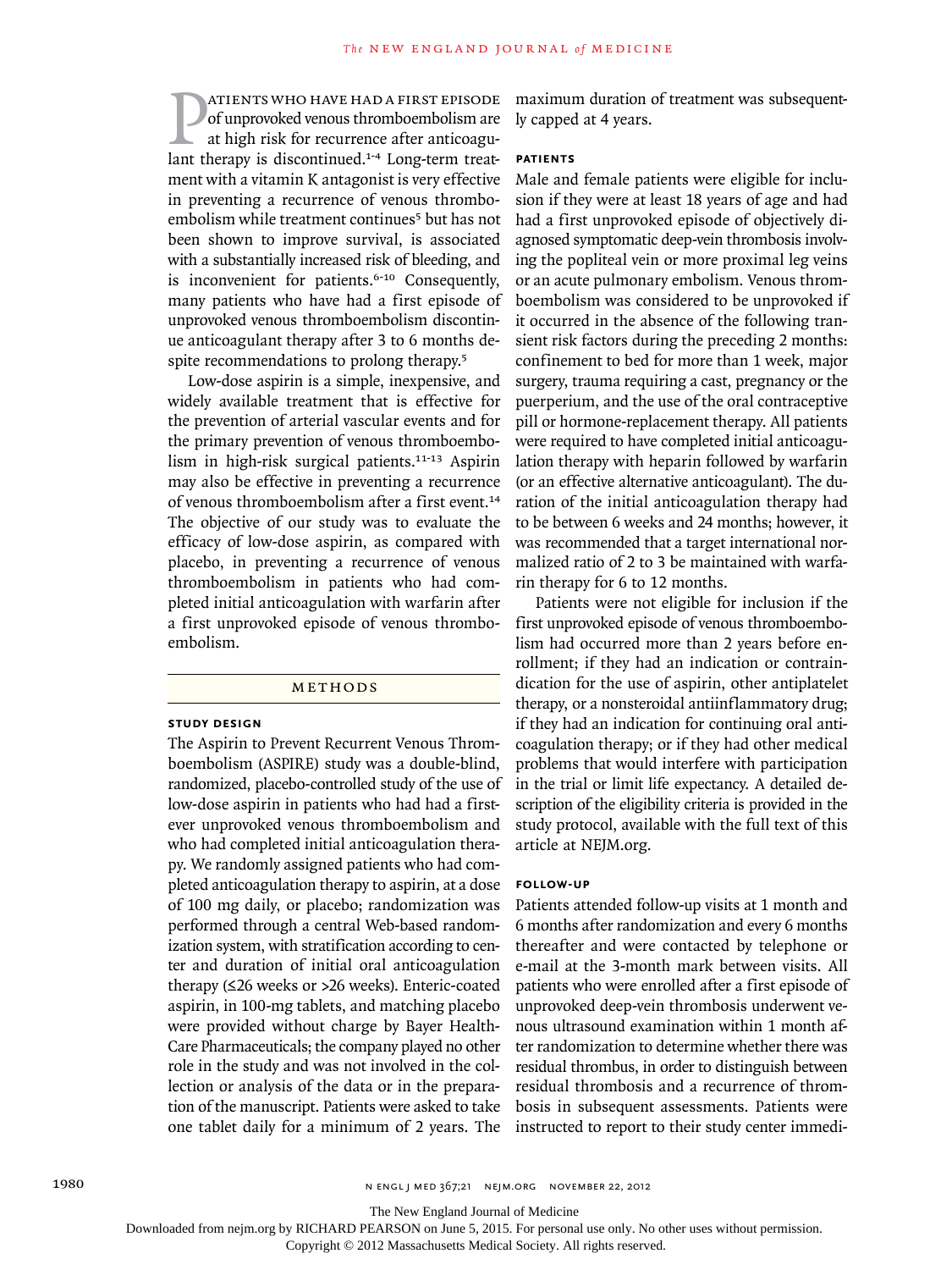ately if symptoms suggestive of a recurrence of venous thromboembolism, bleeding, adverse effects of a study drug, or other clinically significant changes developed. Information for each patient was included up to 4 years after enrollment or up to the scheduled final visit, whichever came first. The final visit was scheduled for each site during the first quarter of 2012, after the decision was made to close the trial.

# **Outcome Measures**

The primary outcome of the study was a recurrence of venous thromboembolism, defined as a composite of symptomatic, objectively confirmed deep-vein thrombosis, nonfatal pulmonary embolism, or fatal pulmonary embolism. Prespecified secondary outcomes were major vascular events (a composite of venous thromboembolism, myocardial infarction, stroke, or cardiovascular death) and a measure of the net clinical benefit (a reduction in the rate of the composite of venous thromboembolism, myocardial infarction, stroke, major bleeding, or death from any cause). The risks of arterial thrombosis and cardiovascular death are increased in patients with unprovoked venous thromboembolism $15,16$ ; these events were included as secondary outcomes because they are clinically important and are likely to be influenced by aspirin therapy. The diagnosis of a recurrence of venous thromboembolism required the presence of new symptoms and objective evidence on appropriate imaging of new thrombosis that was not identified on previous imaging (as detailed in the study protocol). Pulmonary embolism was considered to be the cause of death if it was confirmed at autopsy or if death was preceded by a recurrence of symptomatic deep-vein thrombosis or pulmonary embolism and the cause of death could not be attributed to an alternative diagnosis. All episodes of venous thromboembolism, myocardial infarction, and stroke and the causes of death were adjudicated by an independent outcome assessment committee whose members were unaware of the group assignments.

The primary safety outcome was bleeding, either major or clinically relevant nonmajor bleeding. Major bleeding was defined as overt bleeding that was associated with a decrease in hemoglobin of at least 2 g per deciliter or that necessitated transfusion of 2 or more units of blood, involved a critical site (e.g., retroperitoneal or intracranial bleeding), was disabling, required surgical intervention, or contributed to death. Bleeding episodes that did not meet the definition of major bleeding were considered to be clinically relevant only if they led to discontinuation of the study drug for more than 14 days.

With plans developed a priori to subsequently pool the results of the ASPIRE trial and the Warfarin and Aspirin (WARFASA) trial,<sup>14</sup> the protocols of the two trials were prospectively harmonized to ensure that the randomized treatments were identical and that eligibility criteria and outcome definitions were similar.

#### **Study Oversight**

The study protocol was written by members of the executive committee of the trial (see the Supplementary Appendix, available at NEJM.org) and was approved by the University of Sydney human research ethics committee, as well as by the ethics committees at each participating site. Written informed consent was obtained from all patients before they underwent randomization. Clinical data were collected from electronic case-report forms with the use of an InForm clinical trial database (Oracle). The National Health and Medical Research Council (NHMRC) Clinical Trials Centre was responsible for the collection, maintenance, integrity, and confidentiality of all data. The executive committee was responsible for all aspects of the conduct of the study. An independent safety and data monitoring committee reviewed the progress of all aspects of the study, including data on safety, and met annually. All primary and secondary events were adjudicated by an independent event adjudication committee whose members were unaware of the group assignments. The final analysis plan and adjudication of all primary and secondary events were completed before unblinding of results according to group assignments. The analysis was performed at the NHMRC Clinical Trials Centre. The first draft of the manuscript was written by the first two authors and the last author, and all the authors contributed to the final manuscript and attest to the accuracy of the data and to the fidelity of the study to the protocol. No one who is not an author contributed to the manuscript.

# **Statistical Analysis**

The ASPIRE study was originally designed to recruit 3000 patients, which would have given the study 90% power to detect a relative-risk reduc-

The New England Journal of Medicine

Downloaded from nejm.org by RICHARD PEARSON on June 5, 2015. For personal use only. No other uses without permission.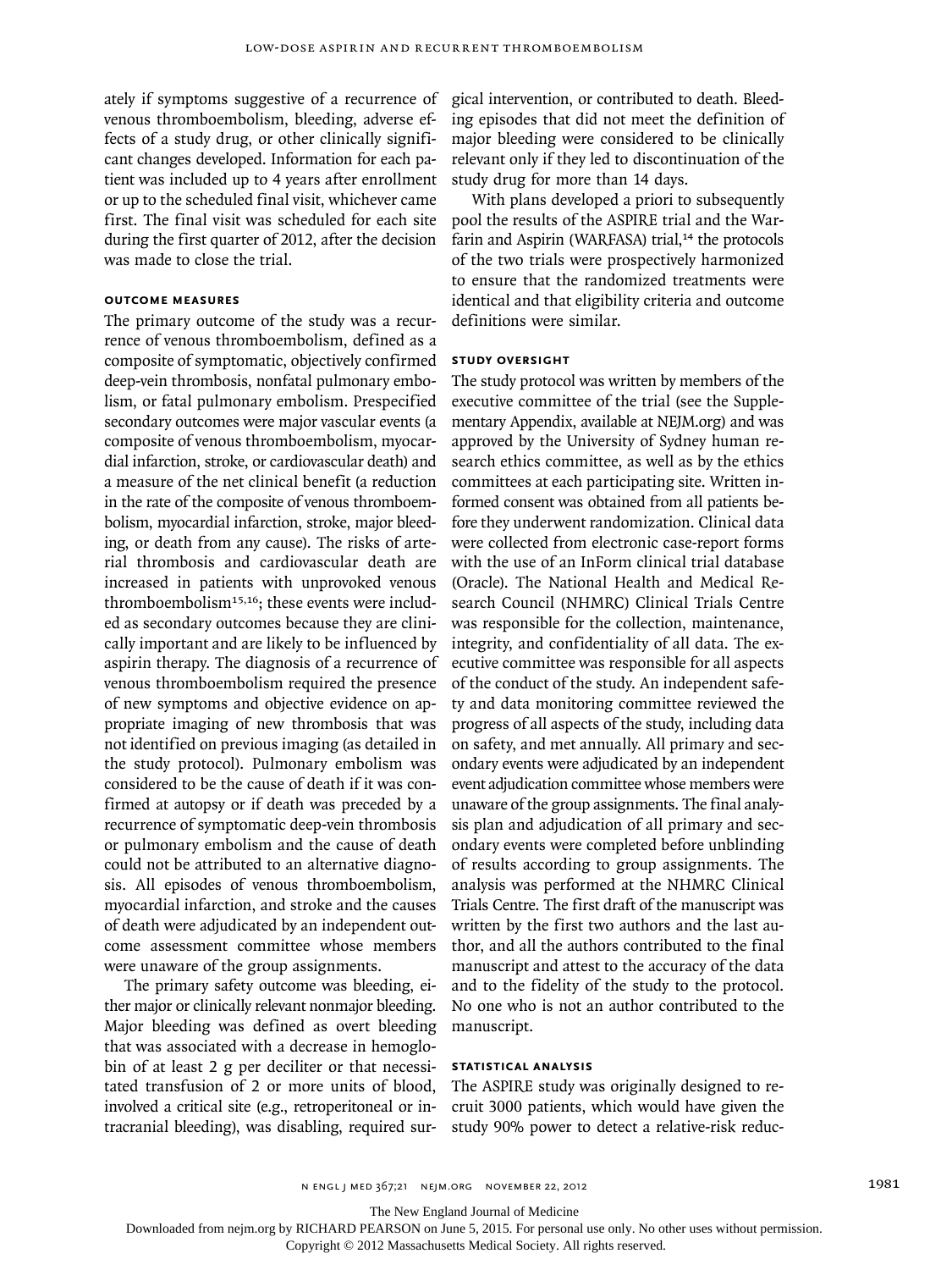tion of 30% in the incidence of venous thromboembolism with aspirin as compared with placebo, assuming an event rate of 7% per year in the placebo group, at a two-sided alpha level of 0.05. The study commenced in 2003, but because of slow recruitment, the target sample size was reduced in 2005 to 1500 patients with an expected duration of follow-up of 4 years, and plans were made (with interim trial results concealed) to combine the final results with those of the WARFASA trial<sup>14</sup> in a prospectively planned meta-analysis (Australian New Zealand Clinical Trials Registry number, ACTRN12611000684921). The ASPIRE study with the reduced sample size, when combined with the WARFASA study, had 80% power to detect a 30% reduction in the primary outcome of recurrence of venous thromboembolism (and the ASPIRE study alone had 80% power to detect a 32% reduction in the secondary outcome of all major vascular events). Recruitment closed in August 2011 because of declining recruitment rates and limited resources, with an additional 12 months of follow-up planned for the last patient enrolled. The study follow-up was subsequently closed on March 31, 2012, after publication of the results of the WARFASA study, since it was believed that continuation of the trial would provide limited additional information if patients decided to switch to open-label aspirin on the basis of the results of the WARFASA trial.

In the primary analysis, we compared the two study groups with respect to the first occurrence of symptomatic and objectively confirmed deepvein thrombosis, nonfatal pulmonary embolism, or fatal pulmonary embolism using an intentionto-treat approach and including events up to the final scheduled visit or up to a maximum of 4 years from the time of randomization. Data from patients who withdrew consent or who were lost to follow-up were censored at the time of the last follow-up assessment. All patients who stopped using the study drug continued to be followed and were included in the intention-to-treat analysis. Survival curves were estimated with the use of the Kaplan–Meier procedure and were compared with the use of log-rank tests.

In the primary analysis, treatment effects (with their 95% confidence intervals) were estimated by means of Cox regression analysis unadjusted for patient risk factors. In a similar analysis, we evaluated the effect of aspirin on prespecified secondary outcomes of major vascular events (a composite of venous thromboembolism, myocardial infarction, stroke, or cardiovascular death) and net clinical benefit (reduction in the rate of the composite of venous thromboembolism, myocardial infarction, stroke, major bleeding, or all-cause death). Additional adjusted analyses of primary and secondary outcomes incorporated adjustment for prespecified characteristics (age, sex, smoking history, body-mass index [BMI], type of first unprovoked event, and duration of initial anticoagulation therapy). Interactions in Cox models were used to assess differences in the effect of aspirin across prespecified subgroups defined according to age, sex, duration of initial anticoagulation therapy, BMI, and type of first unprovoked event. In a time-to-event analysis that included only data from patients while they were receiving the study drug, data were censored at the time of the first discontinuation of the study drug for 90 or more days without recommencement and excluded outcome events that occurred after discontinuation. In addition, we estimated the efficacy of aspirin in a fully adherent group by adjusting the treatment effect in the intention-to-treat analysis for the nonadherence rates averaged over the study period; the nonadherence rates were defined as the proportion of patients assigned to aspirin who discontinued it and the proportion of patients assigned to placebo who initiated antiplatelet or anticoagulation treatment.17 We combined the results from the ASPIRE and WARFASA studies by performing a meta-analysis of the log hazard ratios for the treatment effect on vascular events from each study weighted by their inverse variances.18 All analyses were performed with the use of SAS software, version 9.3 (SAS Institute).

# **RESULTS**

#### **Patients**

From May 2003 through August 2011, a total of 822 patients underwent randomization at 56 sites in five countries (Fig. S1 in the Supplementary Appendix). Twelve patients (6 in the placebo group and 6 in the aspirin group) who were enrolled after a diagnosis of first unprovoked proximal deep-vein thrombosis and who were included in the analysis were subsequently found to be ineligible after a review of the records: 8 (4 in each group) were found not to have had proximal deepvein thrombosis, 2 (1 in each group) had a provoked venous thromboembolism, 1 in the placebo group had an indication for long-term anticoagu-

The New England Journal of Medicine

Downloaded from nejm.org by RICHARD PEARSON on June 5, 2015. For personal use only. No other uses without permission.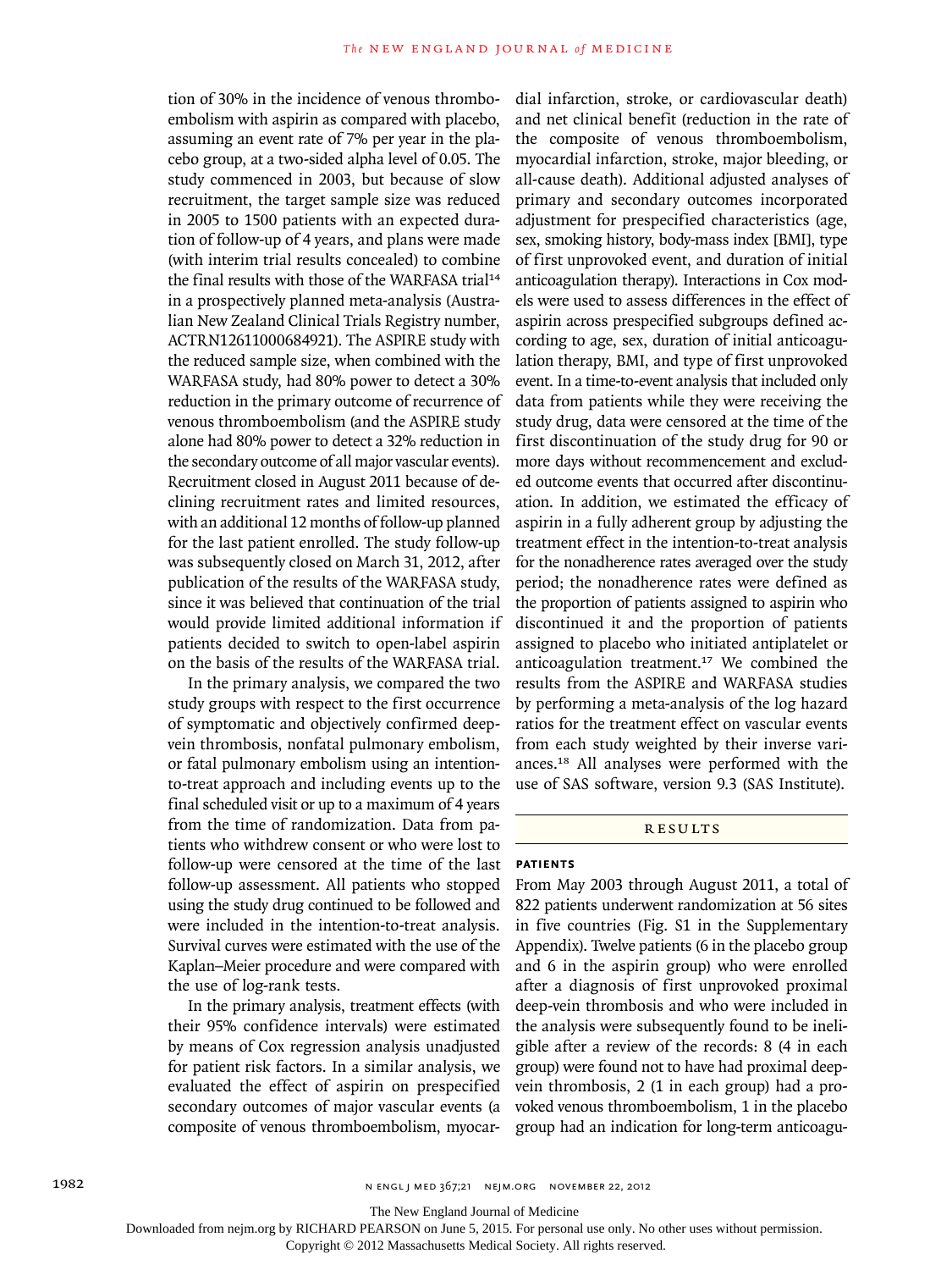lation, and 1 in the aspirin group had had a prior unprovoked venous thromboembolism. The baseline characteristics of the patients did not differ significantly between the two groups (Table 1). A total of 447 patients enrolled in the ASPIRE study (54%) were men, the median age was 54 years, 36% had a BMI (the weight in kilograms divided by the square of the height in meters) of 30 or higher, 15% reported that a first-degree relative had had a venous thromboembolism, 5% had a prior provoked venous thromboembolism, and 2% had active cancer (with non-melanoma skin cancer not included) at the time of randomization. The index event was proximal deep-vein thrombosis alone in 57% of the patients, pulmonary embolism alone in 28%, and co-occurring deep-vein thrombosis and pulmonary embolism in 14%. A total of 73% of the patients had received anticoagulation therapy for at least 6 months before randomization. The median time between the cessation of anticoagulation therapy and random assignment in the ASPIRE study was 7 days in both groups. The median duration of follow-up was 37.2 months.

#### **Recurrent Venous Thromboembolism**

During the follow-up period, the primary outcome of recurrent venous thromboembolism occurred in 73 of 411 patients (18%) assigned to placebo and 57 of 411 (14%) assigned to aspirin (a rate of 6.5% per year vs. 4.8% per year; hazard ratio with aspirin, 0.74; 95% confidence interval [CI], 0.52 to 1.05;  $P=0.09$ ) (Fig. 1A and Table 2). After adjustment for baseline characteristics, the hazard ratio was 0.72 (95% CI, 0.51 to 1.01; P=0.06) (Fig. S2 in the Supplementary Appendix). There were 132 episodes of nonfatal venous thromboembolism and 2 cases of fatal venous thromboembolism in 130 patients. One fatal pulmonary embolism occurred in each group. In 103 of the 134 cases (77%), the recurrent venous thromboembolism event was unprovoked. Most of the recurrent deep-vein thrombosis events without a concurrent pulmonary embolism occurred in patients who had been enrolled with a diagnosis of first unprovoked deepvein thrombosis alone (70%, 57 of 82 events). Similarly, 73% of the recurrent pulmonary embolism events (35 of 48 events) — with or without concurrent deep-vein thrombosis — occurred in patients who were enrolled with a diagnosis of unprovoked pulmonary embolism (with or without deep-vein thrombosis). In 100 patients (58 in the placebo group and 42 in the aspirin group), venous

| Characteristic                                                                | Placebo<br>$(N = 411)$ | Aspirin<br>$(N = 411)$ |
|-------------------------------------------------------------------------------|------------------------|------------------------|
| $Age - yr$                                                                    | $54 \pm 15.8$          | $55 \pm 16.0$          |
| Male sex — no. (%)                                                            | 221 (54)               | 226 (55)               |
| Body-mass index - no. (%) $\dagger$                                           |                        |                        |
| $<$ 30                                                                        | 271 (66)               | 249 (61)               |
| $3 - 30$                                                                      | 140(34)                | 160 (39)               |
| Index event - no. (%)                                                         |                        |                        |
| Proximal deep-vein thrombosis only                                            | 232 (56)               | 236 (57)               |
| Pulmonary embolism only                                                       | 119 (29)               | 112 (27)               |
| Both deep-vein thrombosis and pulmonary<br>embolism                           | 56(14)                 | 59 (14)                |
| Duration of anticoagulation before randomization<br>— no. (%)                 |                        |                        |
| $<$ 3 mo                                                                      | 4(1)                   | 5(1)                   |
| $3$ to $<$ 6 mo                                                               | 100(24)                | 115 (28)               |
| $6$ to $<$ 12 mo                                                              | 266 (65)               | 258(63)                |
| $\geq$ 12 mo                                                                  | 41 (10)                | 33(8)                  |
| Time from completion of anticoagulation therapy<br>to randomization - no. (%) |                        |                        |
| ≤l day                                                                        | 150 (36)               | 151 (37)               |
| $>1$ to 7 days                                                                | 71(17)                 | 71(17)                 |
| >7 to 30 days                                                                 | 102 (25)               | 86 (21)                |
| >30 days                                                                      | 88 (21)                | 103(25)                |
| Immediate anticoagulation therapy — no. (%)                                   |                        |                        |
| Low-molecular-weight heparin                                                  | 360 (88)               | 351 (85)               |
| Unfractionated heparin                                                        | 26(6)                  | 26(6)                  |
| Otheri                                                                        | 25(6)                  | 34(8)                  |
| Subsequent anticoagulation therapy - no. (%)                                  |                        |                        |
| Low-molecular-weight heparin                                                  | 4(1)                   | 5(1)                   |
| Warfarin                                                                      | 341 (83)               | 343 (83)               |
| Othert                                                                        | 66 (16)                | 63(15)                 |

**Table 1. Baseline Characteristics of the Patients.\***

\* Plus–minus values are means ±SD. None of these baseline characteristics differed significantly between the two groups.

† The body-mass index is the weight in kilograms divided by the square of the height in meters.

‡ Other anticoagulant therapy included other vitamin K antagonists, direct thrombin inhibitors, and factor Xa inhibitors.

thromboembolism recurred for the first time while they were receiving the study drug or within 7 days after discontinuation of the study drug, whereas in 30 patients recurrences happened after discontinuation of the study drug. The analysis of data from patients while they were receiving the study drug showed a significant benefit with as-

n engl j med 367;21 nejm.org november 22, 2012 1983

The New England Journal of Medicine

Downloaded from nejm.org by RICHARD PEARSON on June 5, 2015. For personal use only. No other uses without permission.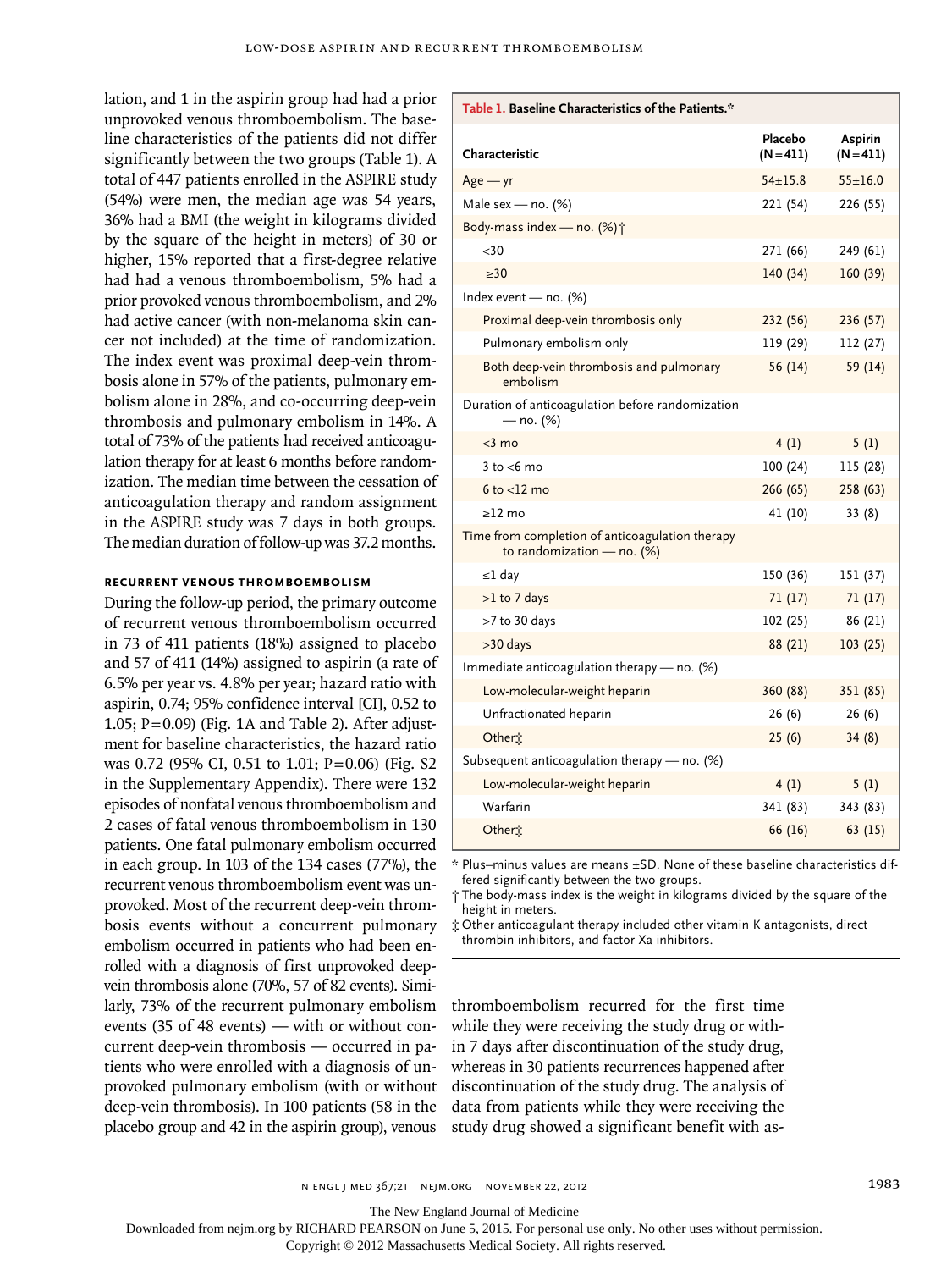

#### **Figure 1. Risks of First Recurrent Venous Thromboembolism and Major Vascular Events.**

Panel A shows the cumulative risk of a first recurrence of venous thromboembolism, defined as symptomatic deep-vein thrombosis or pulmonary embolism. Panel B shows the cumulative risk of major vascular events (a composite of recurrent venous thromboembolism, myocardial infarction, stroke, or cardiovascular death). The inset shows the same data on an enlarged y axis.

> pirin (event rate of 7.6% per year with placebo vs. 4.8% per year with aspirin; hazard ratio, 0.65; 95% CI, 0.44 to 0.96;  $P = 0.03$ ). The risk of a recurrence of venous thromboembolism was higher during the first year of follow-up (10.6% with placebo and 4.9% with aspirin) than in subsequent years (Fig. 1A). The treatment effects were similar within prespecified subgroups (Fig. S3 in the Supplementary Appendix).

## **Secondary Outcomes and Bleeding Events**

The secondary outcome of major vascular events (a composite of venous thromboembolism, myocardial infarction, stroke, or cardiovascular death) occurred in 88 patients assigned to placebo and 62 assigned to aspirin (a rate of 8.0% per year vs. 5.2% per year; hazard ratio with aspirin, 0.66; 95% CI, 0.48 to 0.92; P=0.01) (Fig. 1B). Clinically relevant bleeding occurred in 8 patients assigned to placebo (6 of whom had an episode of major bleeding) and 14 assigned to aspirin (8 of whom had an episode of major bleeding). In 2 patients, both in the placebo group, the major bleeding was fatal. The rates of all bleeding episodes did not differ significantly between the study groups. The analysis of net clinical benefit, defined as a reduction in the rate of the composite of venous thromboembolism, myocardial infarction, stroke, major bleeding, or death from any cause, showed that aspirin was associated with a reduction of 33% in that composite outcome, with an event rate of 9.0% per year in the placebo group as compared with 6.0% per year in the aspirin group (hazard ratio with aspirin, 0.67; 95% CI, 0.49 to 0.91;  $P = 0.01$ ).

# **Adverse Events and Discontinuation of Study Drug**

Adverse events leading to hospitalization occurred in 117 patients (28%) assigned to placebo and in 102 patients (25%) assigned to aspirin (Table S1 in the Supplementary Appendix). During the followup period, 132 patients assigned to placebo and 117 patients assigned to aspirin discontinued the study drug (a rate of 15.1% per year vs. 11.9% per year; hazard ratio with aspirin, 0.79; 95% CI, 0.62 to 1.01;  $P = 0.06$ ) (data not shown). More patients in the placebo group than in the aspirin group (32 vs. 21) discontinued the study drug because of an indication for thromboprophylaxis, whereas more patients in the aspirin group than in the placebo group (14 vs. 2) discontinued the study drug owing to gastrointestinal adverse effects or bleeding (Table S2 in the Supplementary Appendix). The median length of time that patients received a study drug was 27.2 months, and the median total follow-up time was 37.2 months. A total of 68 patients assigned to placebo and 54 assigned to aspirin initiated open-label antiplatelet therapy or anticoagulation therapy before a defined vascular event occurred. The times to permanent discontinuation of the study drug and commence-

1984 n engl j med 367;21 nejm.org november 22, 2012

The New England Journal of Medicine

Downloaded from nejm.org by RICHARD PEARSON on June 5, 2015. For personal use only. No other uses without permission.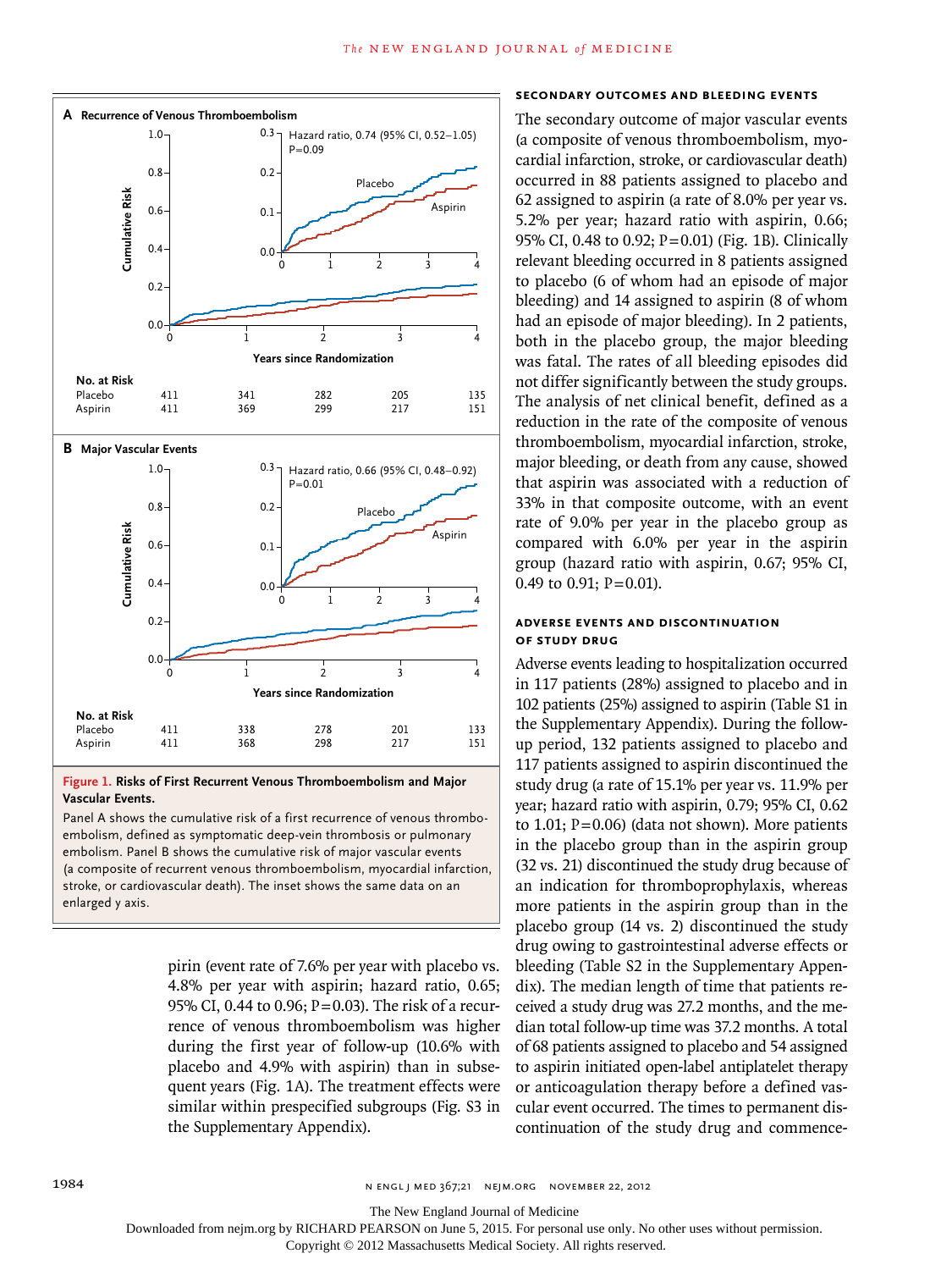| Table 2. Outcome Events, According to Study Group.*                     |                   |               |                   |               |                                              |         |  |  |
|-------------------------------------------------------------------------|-------------------|---------------|-------------------|---------------|----------------------------------------------|---------|--|--|
| Outcome                                                                 | Placebo $(N=411)$ |               | Aspirin $(N=411)$ |               | <b>Hazard Ratio with</b><br>Aspirin (95% CI) | P Value |  |  |
|                                                                         | no. of<br>events  | % per<br>year | no. of<br>events  | % per<br>year |                                              |         |  |  |
| Recurrent venous thromboembolism <sup>+</sup>                           | 73                | 6.5           | 57                | 4.8           | $0.74(0.52 - 1.05)$                          | 0.09    |  |  |
| Deep-vein thrombosis only                                               | 43                | 3.8           | 39                | 3.3           | $0.86(0.56 - 1.33)$                          | 0.50    |  |  |
| <b>Distal</b>                                                           | 14                |               | 11                |               |                                              |         |  |  |
| Proximal                                                                | 38                |               | 30                |               |                                              |         |  |  |
| Other site                                                              | $\overline{2}$    |               | 3                 |               |                                              |         |  |  |
| Pulmonary embolism with or without<br>deep-vein thrombosis              | 30                | 2.7           | 18                | 1.5           | $0.57(0.32 - 1.02)$                          | 0.06    |  |  |
| Major vascular event*                                                   | 88                | 8.0           | 62                | 5.2           | $0.66(0.48 - 0.92)$                          | 0.01    |  |  |
| Myocardial infarction                                                   | 6                 |               | 2                 |               |                                              |         |  |  |
| Stroke                                                                  | 5                 |               | $\overline{4}$    |               |                                              |         |  |  |
| Cardiovascular death                                                    | 8                 |               | 4                 |               |                                              |         |  |  |
| Bleeding                                                                | 8                 | 0.6           | 14                | 1.1           | $1.73(0.72 - 4.11)$                          | 0.22    |  |  |
| Major                                                                   | 6                 |               | 8                 |               |                                              |         |  |  |
| Clinically relevant nonmajor                                            | $\overline{2}$    |               | 6                 |               |                                              |         |  |  |
| Major vascular event, major bleeding,<br>or death from any cause        | 99                | 9.0           | 71                | 6.0           | $0.67(0.49 - 0.91)$                          | 0.01    |  |  |
| Death from any cause                                                    | 18                |               | 16                |               |                                              |         |  |  |
| Pulmonary embolism                                                      | 1                 |               | $\mathbf{1}$      |               |                                              |         |  |  |
| Myocardial infarction                                                   | $\overline{2}$    |               | $\overline{2}$    |               |                                              |         |  |  |
| Other cardiovascular cause including<br>sudden death of uncertain cause | 5                 |               | 1                 |               |                                              |         |  |  |
| Cancer                                                                  | $\overline{4}$    |               | 6                 |               |                                              |         |  |  |
| Bleeding                                                                | $\overline{2}$    |               | $\Omega$          |               |                                              |         |  |  |
| Other noncardiovascular cause                                           | 4                 |               | 6                 |               |                                              |         |  |  |

\* Only the first event for each patient is counted in each row; the event rate was averaged over the study period (median, 37.2 months).

† The event rate for venous thromboembolism in the first year was 10.6% with placebo, as compared with 4.9% with aspirin.

‡ The outcome of major vascular events was a composite of recurrent venous thromboembolism, myocardial infarction, stroke, or cardiovascular death.

ment of antiplatelet or anticoagulant medications are shown in Figure S4 in the Supplementary Appendix. The combined rate of nonadherence to the study drug in the placebo and aspirin groups, averaged over the study period, was 22%: 15% in the aspirin group discontinued the study drug and 7% in the placebo group initiated antiplatelet or anticoagulation treatment (data not shown). The risk reduction with aspirin after adjustment of the intention-to-treat estimate for this nonadherence rate was 33%, as compared with the unadjusted intention-to-treat estimate of risk reduction of 26%.

#### Discussion

Although the results of the ASPIRE trial did not show a significant reduction in the primary outcome of recurrent venous thromboembolism with aspirin as compared with placebo in patients who had had a first unprovoked venous thromboembolism, it did show that aspirin reduced the secondary composite outcome of major vascular events by 34% without increasing bleeding and resulted in a significant net clinical benefit. Furthermore, the estimated reduction of 26% (95% CI, −5 to 48) in the rate of recurrence of venous

The New England Journal of Medicine

Downloaded from nejm.org by RICHARD PEARSON on June 5, 2015. For personal use only. No other uses without permission.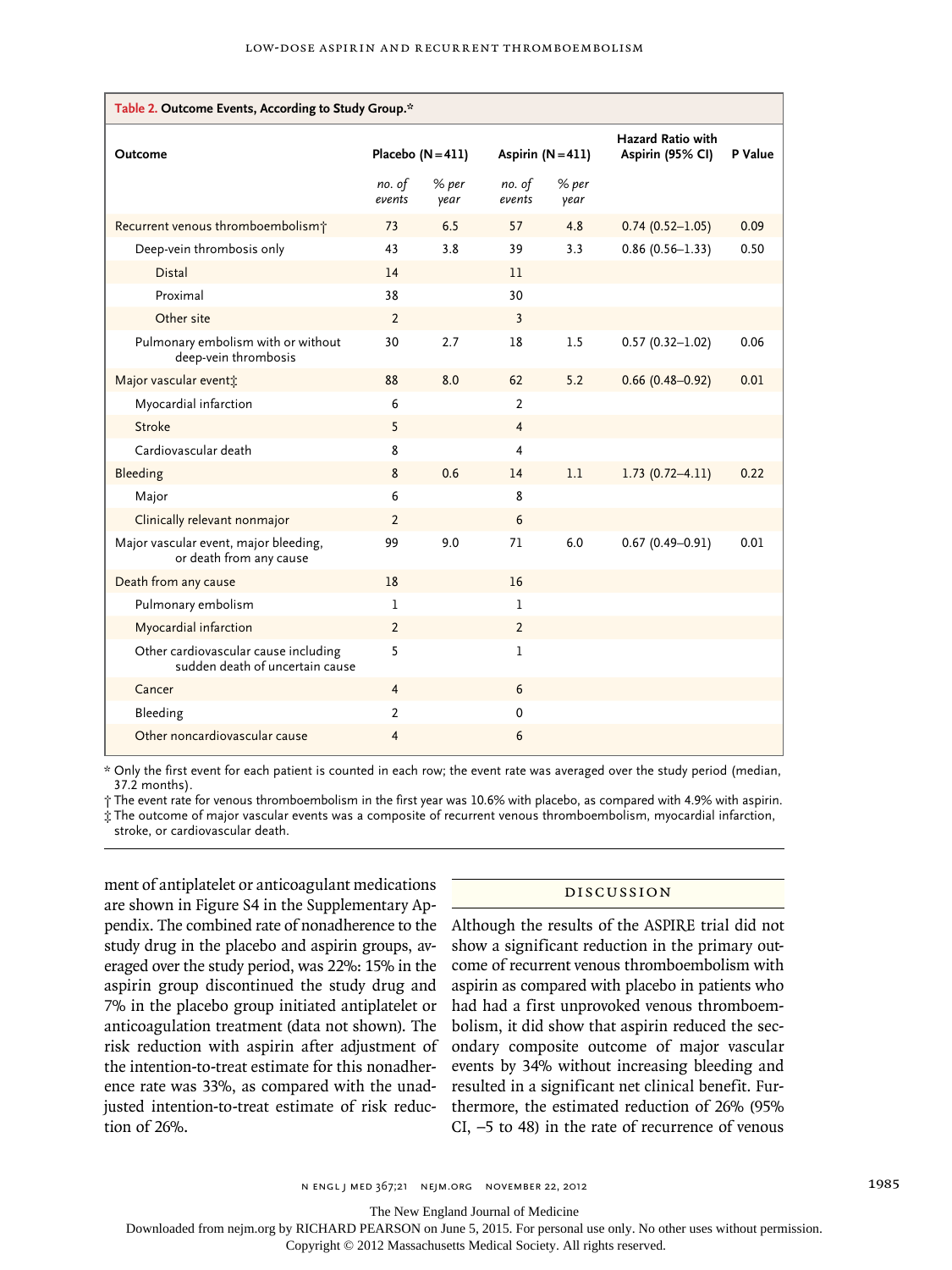| Outcome and Study            | Placebo<br>no. of events/total no. of patients | Aspirin | Hazard Ratio (95% CI)                          | P Value                      | P Value for<br>Heterogeneity |
|------------------------------|------------------------------------------------|---------|------------------------------------------------|------------------------------|------------------------------|
| Venous thromboembolism       |                                                |         |                                                |                              | 0.42                         |
| <b>ASPIRE</b>                | 73/411                                         | 57/411  |                                                | $0.74(0.52 - 1.05)$<br>0.09  |                              |
| <b>WARFASA</b>               | 43/197                                         | 28/205  |                                                | $0.58(0.36 - 0.93)$<br>0.02  |                              |
| Pooled                       | 116/608                                        | 85/616  |                                                | $0.68(0.51 - 0.90)$<br>0.007 |                              |
| Major vascular events        |                                                |         |                                                |                              | 0.96                         |
| <b>ASPIRE</b>                | 88/411                                         | 62/411  |                                                | $0.66$ (0.48-0.92)<br>0.01   |                              |
| <b>WARFASA</b>               | 48/197                                         | 36/205  |                                                | $0.67(0.43 - 1.03)$<br>0.06  |                              |
| Pooled                       | 136/608                                        | 98/616  |                                                | $0.66$ (0.51-0.86)<br>0.002  |                              |
| Clinically relevant bleeding |                                                |         |                                                |                              | 0.50                         |
| <b>ASPIRE</b>                | 8/411                                          | 14/411  |                                                | $1.72(0.72 - 4.11)$<br>0.22  |                              |
| <b>WARFASA</b>               | 4/197                                          | 4/205   |                                                | $0.98(0.24 - 3.96)$<br>0.97  |                              |
| Pooled                       | 12/608                                         | 18/616  |                                                | $1.47(0.70 - 3.08)$<br>0.31  |                              |
|                              |                                                | 0.2     | 0.5<br>1.0<br>2.0<br>5.0                       |                              |                              |
|                              |                                                |         | <b>Placebo Better</b><br><b>Aspirin Better</b> |                              |                              |

#### **Figure 2. Hazard Ratios for Venous Thromboembolism, Major Vascular Events, and Clinically Relevant Bleeding.**

The number of events of venous thromboembolism, major vascular events, and clinically relevant bleeding and the associated hazard ratios in the Aspirin to Prevent Recurrent Venous Thromboembolism (ASPIRE) study and the Warfarin and Aspirin (WARFASA) study are shown with data from each study separately and with pooled data. Venous thromboembolism refers to the first recurrence of symptomatic deepvein thrombosis or pulmonary embolism. The outcome of major vascular events is a composite of venous thromboembolism, myocardial infarction, stroke, or cardiovascular death. Clinically relevant bleeding includes major or clinically relevant nonmajor bleeding.

> thromboembolism with aspirin is consistent with results from the recently reported WARFASA study,14 which showed a reduction of 42% (95% CI, 7 to 64) in the rate of recurrence of venous thromboembolism.

> With fewer patients recruited than originally planned, the ASPIRE trial by itself was not powered to show a significant reduction in the primary outcome, but when combined, as prospectively planned, with the WARFASA study (in which the patients had baseline characteristics that were similar to those of the ASPIRE patients), $14$  a clear effect is evident. The combined results of the WARFASA and ASPIRE trials show a highly significant reduction of 32% in the rate of recurrence of venous thromboembolism  $(P=0.007)$  and a reduction of 34% in the rate of major vascular events  $(P=0.002)$ , with no excess of bleeding (Fig. 2).

> Owing to the relatively high rate of discontinuation of the study drug in the ASPIRE study, the estimated treatment effect is likely to have underestimated the potential benefit of aspirin therapy. The estimated effect in the ASPIRE study was 35% for patients while they were receiving aspirin, an estimate that is consistent with the intention-to-treat estimate in the ASPIRE study after adjustment for nonadherence and is also

consistent with the intention-to-treat estimate from the WARFASA trial.

For patients who discontinue anticoagulation, the risk of a late recurrence of venous thromboembolism after a first unprovoked event remains high: approximately 10% in the first year and 30% after 10 years.1-4 Recurrent venous thromboembolism is associated with a case fatality rate of 5 to 10%4,19,20 and a risk of post-thrombotic syndrome that is increased by a factor of  $6.1,21,22$  Treatment with vitamin K antagonists prevents the recurrence of venous thromboembolism, but many patients are unwilling to accept extended therapy because of the risk of bleeding and the inconvenience.

In this context, aspirin, although substantially less effective than warfarin,<sup>5</sup> provides an attractive alternative because it is simple and inexpensive and its safety profile is well documented. Patients who have had a first unprovoked event of venous thromboembolism appear to be at greater risk for arterial thrombosis and cardiovascular death,<sup>15,16</sup> and an added appeal of aspirin is that it has been associated with an overall reduction in the risk of major thrombotic events (arterial and venous) and cardiovascular death. The ASPIRE study suggests that for every 1000 patients treated for 1 year, aspirin can be ex-

The New England Journal of Medicine

Downloaded from nejm.org by RICHARD PEARSON on June 5, 2015. For personal use only. No other uses without permission.